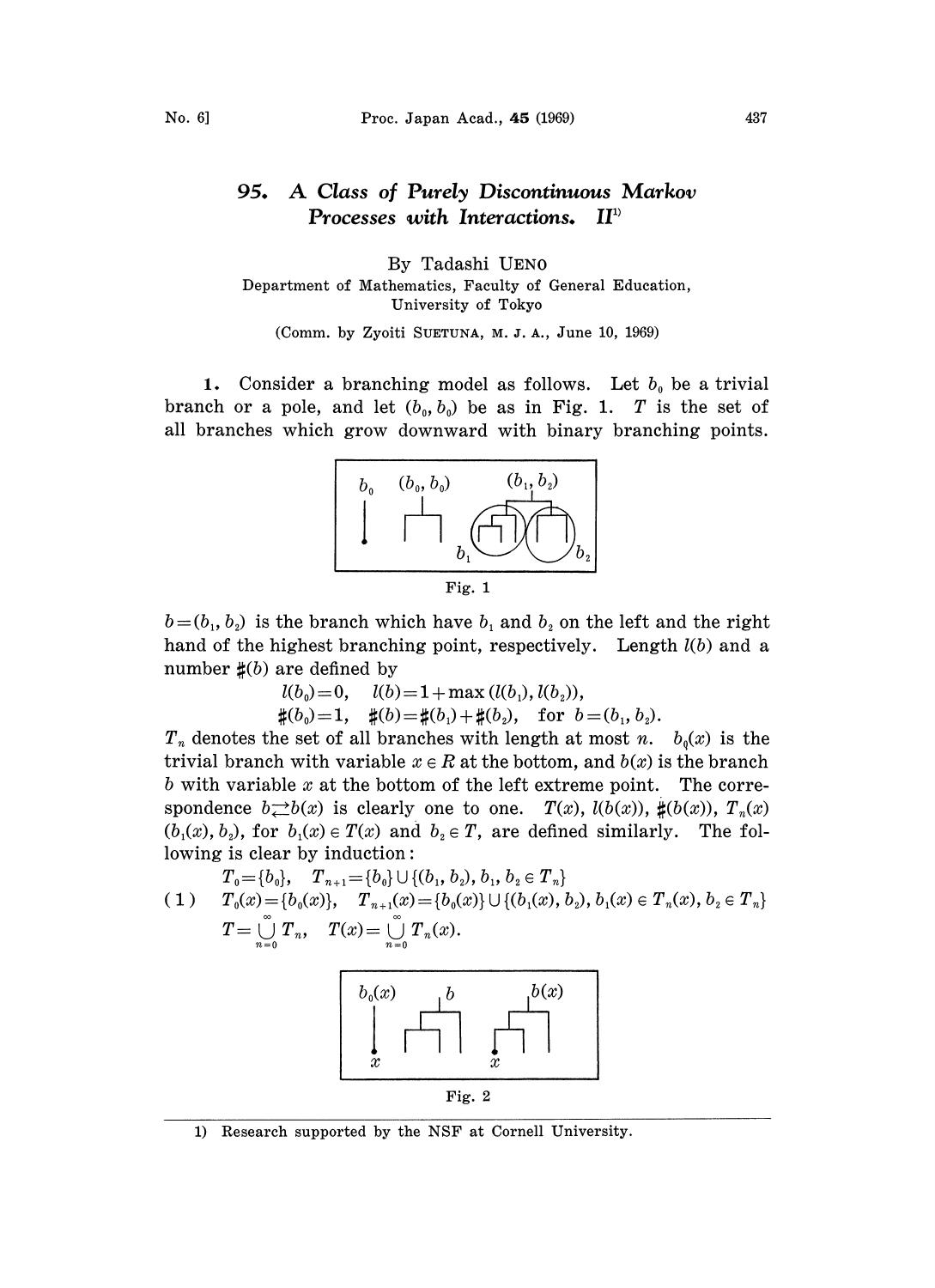Recall the scheme in [3] and assume  $q(x, | t, x) \equiv q(t, x)$ , to have  $\pi^0(x_1 | t, x, E) \equiv \pi(x_1 | t, x, E)$  for an intuitive explanation. Define

$$
P^{(f)}(s, b_0, t, E) = \int_{R} f(dx)e^{-\int_{s}^{t} q(s, x)ds} \delta_x(E),
$$
  
\n
$$
P^{(f)}(s, b_0(x), t, E) = e^{-\int_{s}^{t} q(s, x)ds} \delta_x(E)
$$
  
\n(2) 
$$
P^{(f)}(s, b, t, E) = \int_{s}^{t} dr \int_{R^2} P^{(f)}(s, b_1, r, dy) P^{(f)}(s, b_2, r, dx_1) q(r, y) \times \int_{R} \pi(x_1 | r, y, dz) e^{-\int_{r}^{t} q(s, z) ds}
$$
  
\n
$$
P^{(f)}(s, b(x), t, E) = \int_{s}^{t} dr \int_{R^2} P^{(f)}(s, b_1(x), r, dy) P^{(f)}(s, b_2, r, dx_1) q(r, y) \times \int_{R} \pi(x_1 | r, y, dz) e^{-\int_{r}^{t} q(s, z) ds},
$$

for  $b=(b_1, b_2)$  and  $b(x)=(b_1(x), b_2)$ . We have, by induction,

(3) 
$$
P^{(f)}(s, b, t, E) = \int_{R} f(dx) P^{(f)}(s, b(x), t, E).
$$

Then, (1), (2), (3) and the definition of  $S_n^{(f)}(s, x, t, E)$  in [3] easily imply Theorem 1. For each substochastic  $f$ ,

(4)  
\n
$$
S_n^{(f)}(s, x, t, E) = \sum_{b(x) \in T_n(x)} P^{(f)}(s, b(x), t, E),
$$
\n
$$
S_n^{(f)}(s, t, E) = \sum_{b \in T_n} P^{(f)}(s, b, t, E).
$$
\n
$$
P^{(f)}(s, x, t, E) = \sum_{b(x) \in T(x)} P^{(f)}(s, b(x), t, E),
$$
\n
$$
P_{s,t}^{(f)}(E) = \sum_{b \in T} P^{(f)}(s, b, t, E).
$$

2. Intuitive meanings of the quantities are as follows.  $P^{(f)}(s, b_0(x), t, E)$  is the probability that the particle at point x stands still in the set E from time s to t.  $P^{(f)}(s, b(x), t, E)$  is the probability that the particle under observation, started at point  $x$  at time  $s$ , is in the set E at time t after the interactions with other  $\sharp(b(x))-1$  similar particles, which started at time  $s$  with the initial distribution  $f$  independently. Here, the branch  $b(x)$  determines the order of interactions, and  $q(t, x)$  and  $\pi(x_1 | t, x, E)$  determine the waiting times until interactions and the hitting measures, respectively.  $P^{(f)}(s, b, t, E)$  is the probability of the same event except that the particle under observation also starts with initial distribution f. Thus,  $S_n^{(f)}(s, x, t, E)$ is the probability that the particle, starting at  $x$  at time  $s$ , is found in  $E$  at time  $t$  after the interactions determined by the branches with length at most n. The minimal solution  $P^{(f)}(s, x, t, E)$  is the sum of all these possibilities.

In case  $q(x_1|t, x) \neq q(t, x)$ , or when there is no function like  $q(t, x)$ , the situation is not so simple. Even the probability that one particle stands still at point  $x$  from time  $s$  to  $t$  reflects the infinitely many jumps of other particles. In fact, when the equation  $(3)$  of  $[3]$  has a stochas-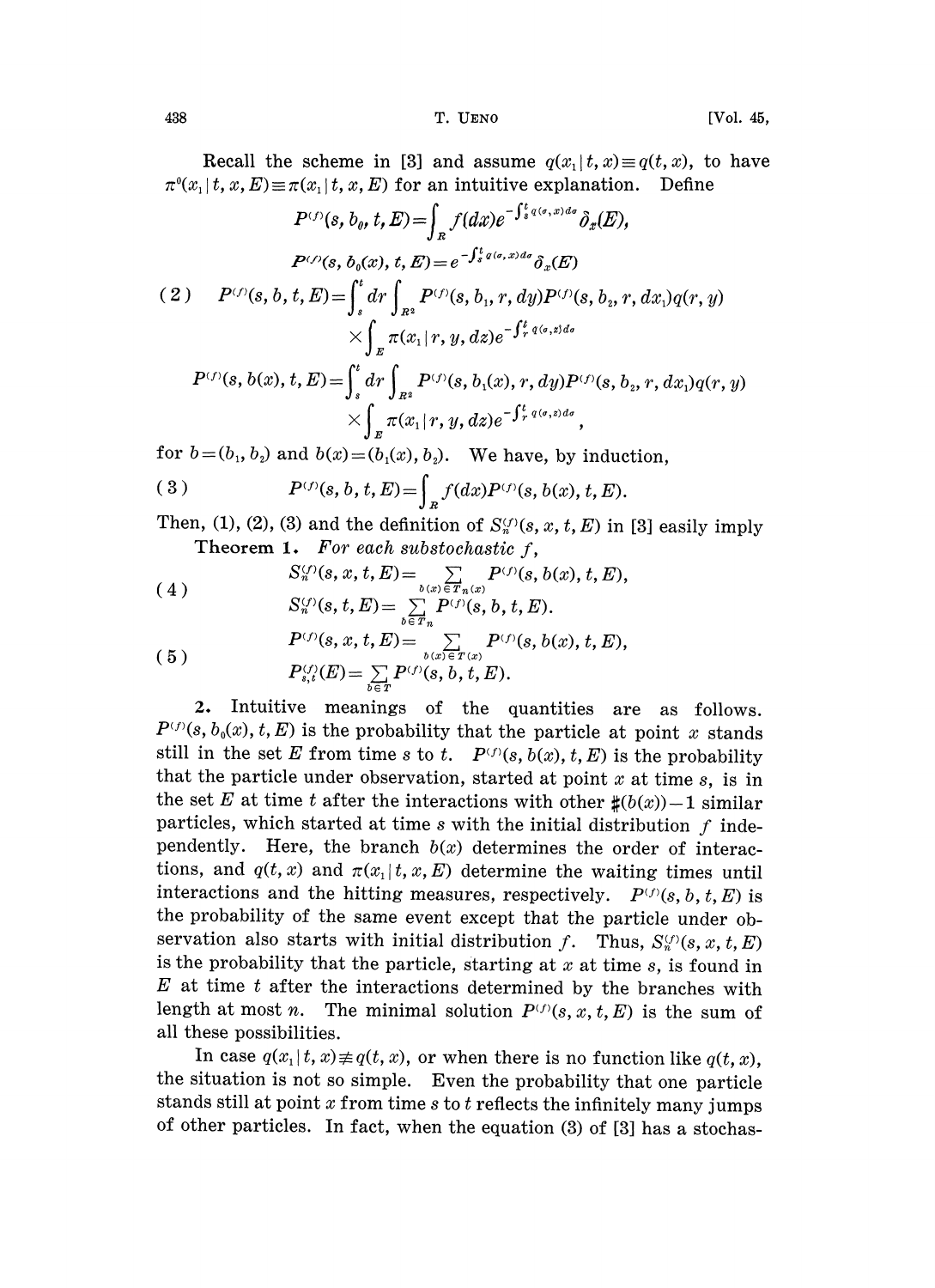tic solution, this probability is determined by  $\int_{R} P_{s,t}^{(f)}(dx_i)q(x_1|t, x)$ , where the effect of all jumps is implicitly included in  $P_{s,t}^{(j)}(\cdot)$ . The independence assumption on  $q(x_1|t, x)$  from x, cancel the effect of interactions on the probability of standing still.

The modification (2') of [3], in case  $q(x_1|t, x) \neq q(t, x)$ , is technically based on the fact that  $\pi(x, |t, x, \{x\}) \equiv 0$  is not necessary for our method. Intuitively, this amounts to let the particles jump at the time determined by  $q(t, x)$ , earlier than the proper time governed by  $q(x<sub>1</sub>|t, x)$ , while the particle jumps back instantly to the starting point x with probability  $1-q(t, x)^{-1}q(x_1, t, x)$  and jumps into  $R-\{x\}$  with reduced hitting measure  $q(t, x)^{-1}q(x_1|t, x)\pi^{0}(x_1|t, x, E)$ .

A characteristic of our model is that the interactions take place always between new particles.<sup>2)</sup> This can be explained in terms of the original gas model of Boltzmann, where the gas is so dilute that the second or later interactions between the same particles can be ignored.<sup>3)</sup>

3. A version of the Kolmogorov backward equation holds.

**Theorem 2.** For a fixed time  $s_0$  and a substochastic measure f,

(6) 
$$
\frac{d}{ds} P^{(f_s)}(s, x, t, E) = -q(s, x) \int_R \left( \int_R P_{s_0, s}^{(f)}(dx_1) \pi(x_1 | s, x, dy) - \delta_x(dy) \right) P^{(f)}(s, y, t, E),
$$

where  $f_s(\cdot)\!=\!P_{s_0,s}^{(f)}(\cdot)\!=\!\int_{\mathcal{R}}f(dx)P^{(f)}(s_{_0},x,s,\cdot),$  and  $s_{_0}\!\!\le\! s\!<\!t.$ 

Outline of the proof. Replace f by  $f_s$  in (7) of [3] and write  $\pi(s, x, E) \equiv \int_{R} P_{s_0,s}^{(f)}(dx_1)\pi(x_1|s, x, E) \equiv \int_{R} f_s(dx_1)\pi(x_1|s, x, E)$ 

and  $P(s, x, t, E) \equiv P^{(f_s)}(s, x, t, E)$ . Then, (7) of [3] implies that  $P(s, x, t, E)$  is a solution of

(7) 
$$
P(s, x, t, E) - \delta_x(E) = \int_s^t dr \int_R P(s, x, r, dy) q(r, y) (\pi(r, y, E) - \delta_y(E)),
$$
  
for bounded E. Moreover,  $P(s, x, t, E)$  is the minimal solution. In

fact, the minimal solution  $P<sup>m</sup>(s, x, t, E)$  of (7) is approximated from below by  $S_n(s, x, t, E)$ :  $S_0(s, x, t, E) = e^{-\int_s^t q(\sigma, x) d\sigma} \delta_n(E)$ ,

$$
S_{n+1}(s, x, t, E) = e^{-\int_s^t q(\sigma, x) d\sigma} \delta_x(E) + \int_s^t d\sigma \int_R S_n(s, x, r, dy) q(r, y) \times \int_E \pi(r, y, dz) e^{-\int_r^t q(\sigma, z) d\sigma}.
$$

But, since we have for all  $n$ ,

<sup>2)</sup> Compare with the definition of D or  $e^{tD}$  in [2], where new variables are induced by each application of D or  $e^{tD}$ . This reflects the situation here.

<sup>3)</sup> This explanation owes to McKean.

<sup>4)</sup> The differentiation in  $s$  with fixed  $f$  is clearly meaningless, intuitively.